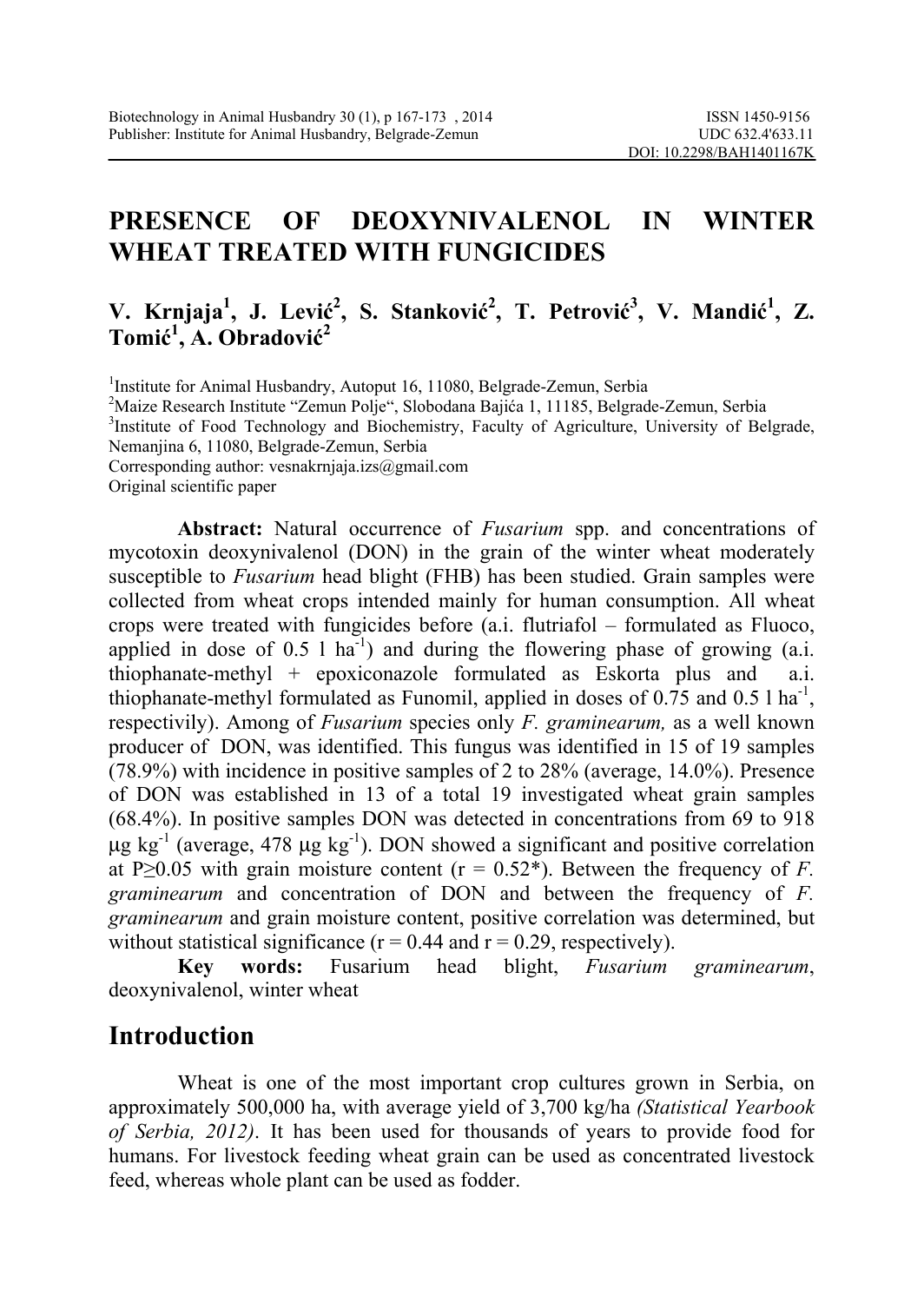There are several toxigenic species of *Fusarium* that are also a major pathogens of cereal plants, causing *Fusarium* head blight (FHB) in wheat. It is the major wheat disease occurring worldwide, especially in temperate climate regions, causing reductions in yield and quality of wheat *(Parry et al., 1995)*. In our agroclimatic condition, *F. graminearum* has been isolated as the most present species from *Fusarium*-infected grains *(Lević et al., 2008; Krnjaja et al., 2011).* This fungus produces different mycotoxins, mainly deoxynivalenol, which contaminate grain *(Nakajima, 2007a; Stanković et al., 2012)*.

*Fusarium* species produce a wide range of mycotoxins of diverse structure and chemistry. Deoxynivalenol (DON) is a trichothecene mycotoxin with toxic effects on animals and human health. Testing of grains and animal feed on the occurrence of *Fusarium* mycotoxins attracts considerable attention and has been the subject of extensive investigations over the recent years. DON concentration in *Fusarium*-damaged grain generally increases with the percentage of damaged grain in a given sample. It was reported that the amount of DON produced by *F. graminearum* was positively correlated with fungal biomass *(Wegulo, 2012)*.

*Semaškiené et al. (2006)* have established a slight reduction in *Fusarium* infection in the plants treated with fungicides compared to untreated plants of spring cereals. *Wegulo (2013)* has been demonstrated the importance of applying of integrated management in cultivation of wheat, with an emphasis on application of fungicides and host resistance.

In this paper the results of the occurrence of *F. graminearum* and DON concentrations in samples of winter wheat grains collected from crops treated by fungicides have been presented.

#### **Materials and Methods**

 The total of 19 samples of wheat grains of variety Takovčanka collected in 2013 from crops cultivated in Institute for Animal Husbandry, Belgrade, were used for mycological and mycotoxicological analysis. Wheat crops were treated twice with fungicides during the period of wheat growing. In the first half of April, the samples were treated with fungicide based on flutriafol (formulated as Fluoco) at a dose of 0.5 l ha<sup>-1</sup> wheras the combination of fungicides based on epoxiconazole + thiophanate-methyl (formulated as Excorta Plus) and thiophanate-methyl (formulated as Funomil) at doses  $0.75$  and  $0.5$  l ha<sup>-1</sup>, respectively, has been applied in the second half of May, in the flowering phase. Average weight of 1 kg per sample of wheat grains was taken immediately after the harvest in July 2013 using standard methods *(European Commission, 2006)*. The moisture content of wheat grains was determined using a moisture analyzer (OHAUS MB35, USA).

 For the mycological analysis the wheat grains, were first disinfected in 1% sodium hypochlorite solution (NaOCl) 3-5 minutes and rinsed twice in distilled water. After drying of grains on filter paper, 50 grains of each sample was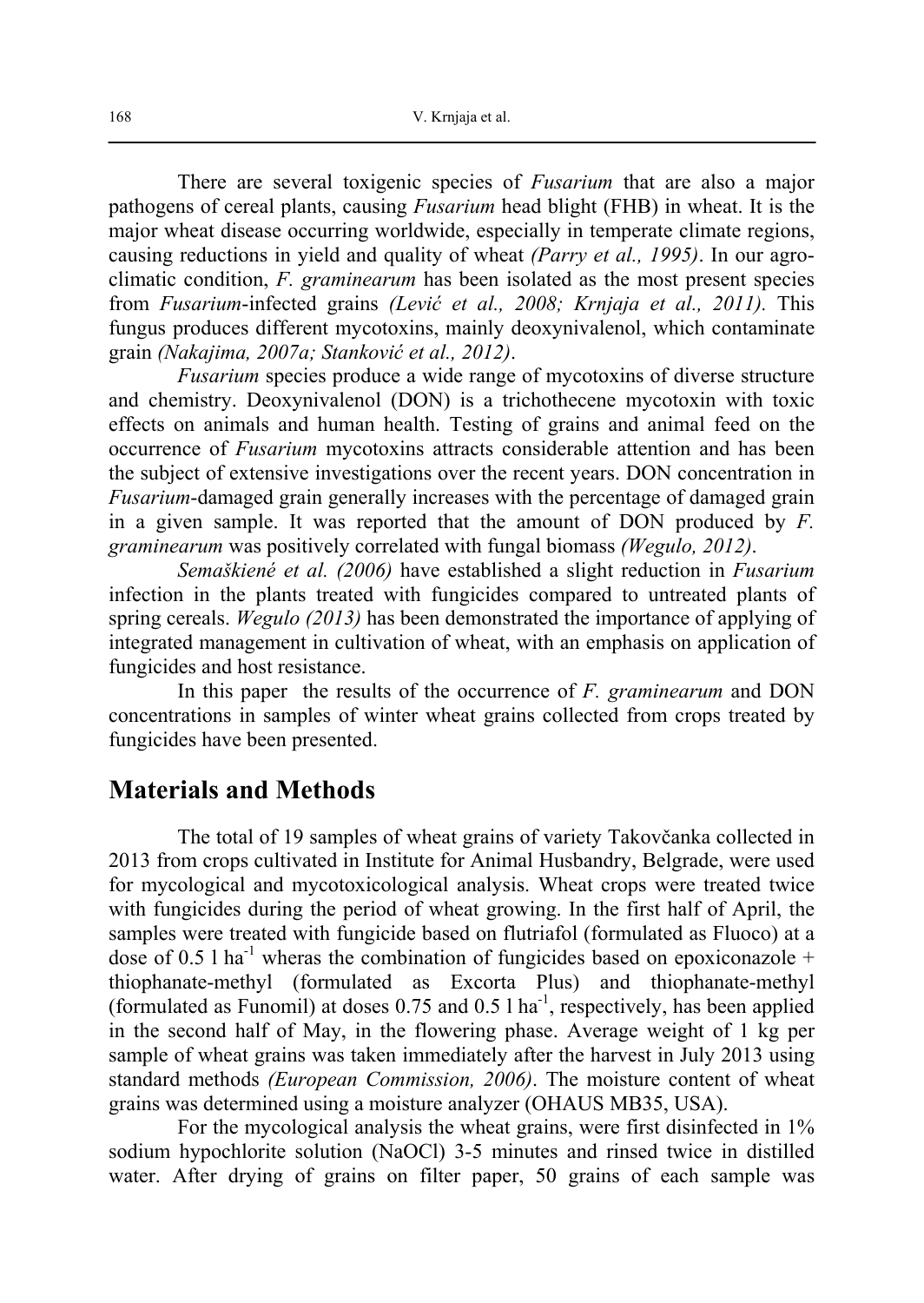distributed in 5 Petri plates (9 cm in diameter) containing water agar (WA) (10 grains per one plate) and kept in incubator (Memmert) at 25ºC during 7 days. Identification of colonies of fungi that overgrowth the wheat grains was done by microscopic examination of mycelium and spores, according to *Burgess et al. (1994)* and *Watanabe (1994)*. The frequency and incidence of individual species was calculated per sample according to *Lević et al. (2012).*

The presence of DON was detected by enzyme-linked immunosorbent assay (ELISA). Five grams of sample was mixed with 1 g of NaCl and homogenized in 25 ml of 70% (v/v) methanol in a 250 ml Erlenmeyer flask on the orbital shaker (GFL 3015, Germany) for 30 minutes. Homogenate was filtered through a Whatman filter paper 1. The filtrate was further analysed according to the manufacturer's instructions Celery Techna ® ELISA kits. Absorbance was measured at a wavelength of 450 nm on an ELISA reader spectrophotometer (Biotek EL x 800TM, USA).

Correlation between individual values obtained for grain moisture content, frequency of *F. graminearum* and concentration of DON was determined using Pearson's correlation coefficient.

### **Results**

 Moisture content of the samples of wheat grains ranged from 12.1 to 15.0%, with an average of 13.7%, for all tested samples (data not presented).

Based on mycological analysis *F. graminearum,* as well known producer of DON, was identified. This fungus was found in 15 out of 19 samples with incidence of 2 to 28% (average, 14.0%) in positive samples. In all investigated samples, species of genus *Alternaria* were identified, with an incidence of 84.8% (range 70-100%). *Epicoccum* spp. and *Penicillium* spp. were determined in 15.8% of samples, and *A. flavus* and *Rhizopus* in 5.3% of the samples, while in 10.5% of samples the isolated species have not been sporulated (sterile mycelia) (Table 1).

|                      | Frequency             |            | Incidence $(\% )$ |         |
|----------------------|-----------------------|------------|-------------------|---------|
| Fungal species       | Positive/total sample | Percentage | Range             | Average |
| Alternaria spp.      | 19/19                 | 100.0      | 70-100            | 84.8    |
| Aspergillus flavus   | 1/19                  | 5.3        |                   |         |
| Epiccocum spp.       | 3/19                  | 15.8       |                   |         |
| Fusarium graminearum | 15/19                 | 78.9       | $2 - 28$          | 14.0    |
| Penicillium spp.     | 3/19                  | 15.8       | $2 - 8$           |         |
| Rhizopus spp.        | 1/19                  | 5.3        | 10                | 10      |
| Sterile mycelia      | 2/19                  | 10.5       | 14-16             |         |

**Table 1. Frequency and incidence of fungal species in samples of wheat grain** 

Mycotoxicological analysis of wheat samples revealed the presence of DON in 68.4% of the tested samples. The concentration of DON in positive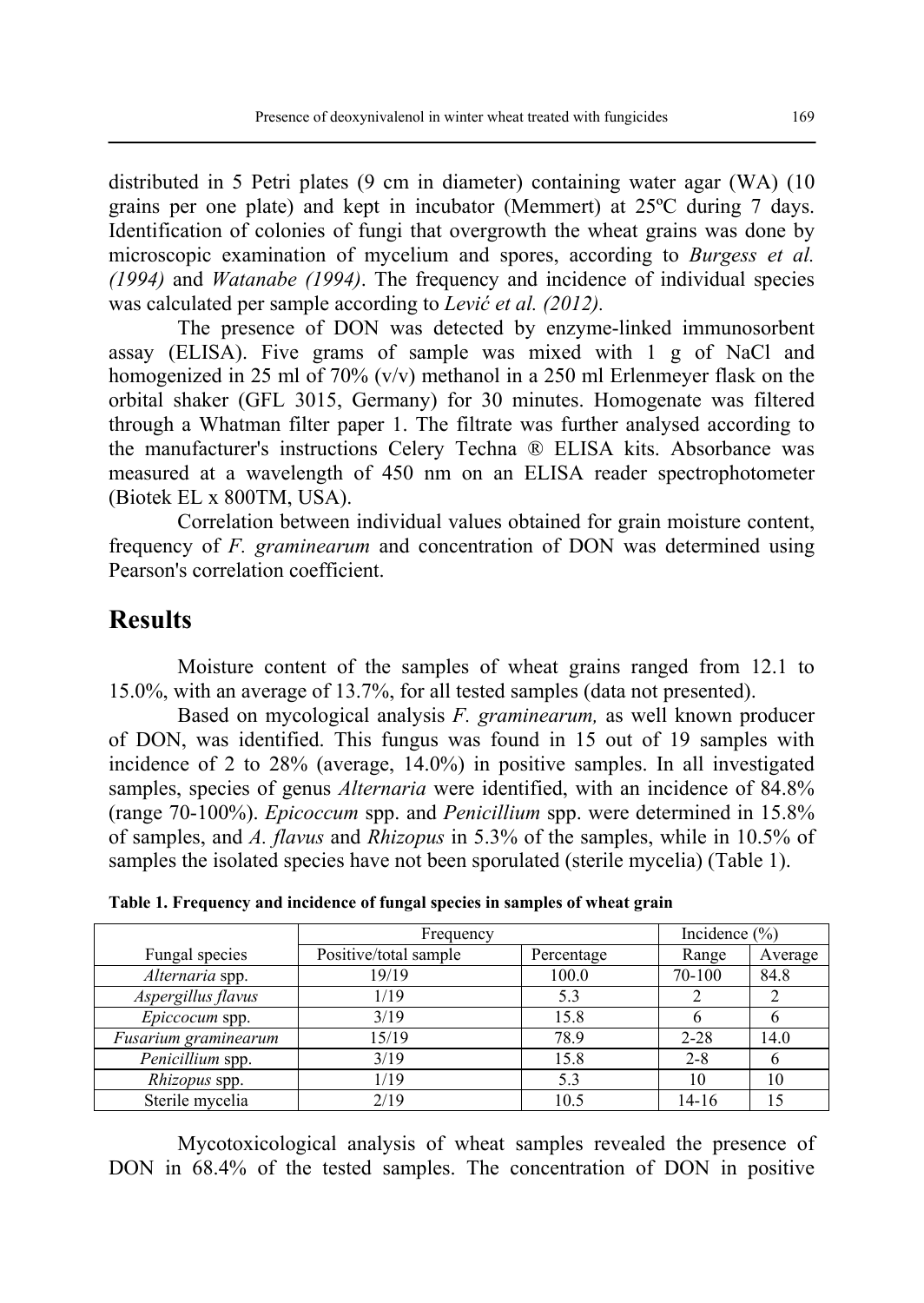samples of wheat ranged from 69 to 918  $\mu$ g kg<sup>-1</sup> with an average concentration of  $478 \mu g$  kg<sup>-1</sup> (Table 2). The concentration of DON was exceeded the permissible limit (750 μg kg-1) prescribed by the Serbian Regulation *(Official Gazzete, 2011)* in only two samples (data not shown).

**Table 2. Concentrations of DON mycotoxin in wheat grain samples** 

| Item                                     | <b>DON</b> |
|------------------------------------------|------------|
| Sample size <sup>a</sup>                 | 13/19      |
| Incidence %                              | 68.4       |
| Range ( $\mu$ g kg <sup>-1</sup> )       | 69-918     |
| Mean <sup>b</sup> (µg kg <sup>-1</sup> ) | 478        |

<sup>a</sup> Number of positive samples/Number of total samples

**b** Mean concentration in positive samples

A positive correlation was established between concentration of DON and the grain moisture content ( $r = 0.52^*$ , P $\geq 0.05$ ), between concentration of DON and the frequency of *F. graminearum* ( $r = 0.44$ ), as well as between the grain moisture content and the frequency of *F. graminearum* ( $r = 0.29$ ).

### **Discussion**

 In the samples of wheat collected in 2013, the *F. graminearum* species was identified as a FHB disease-causing species, with an average incidence of 14.0%. In the study of *Krnjaja et al. (2011b)*, it has been reported the incidence of *F. graminearum* of 82.50% in wheat grains collected in 2009, not treated with fungicides, whereas in untreated samples collected in 2010, the incidence of *F. graminearum* was 99.05% (*Krnjaja et al., 2011a*). Since in this study the grains were treated with fungicide, the lower incidence of *F. graminearum* was obtained, compared to the previous results of *Krnjaja et al. (2011a,b)*. This finding confirmed the assumption that the application of fungicides could be a suitable preventive measure for the control of the occurrence of *Fusarium* spp. during the growing season of wheat.

In this study, 68.4% DON positive samples of wheat were determined with an average concentration of 478 μg kg<sup>-1</sup>, whereas *Krnjaja et al.* (2011a,b) have established 100% DON positive samples with an average concentrations of 490 μg  $kg^{-1}$  in 2009 and 214 μg  $kg^{-1}$  in 2010. It could be assumed that these differences in an average concentration of DON has been the results of differences among the tested varieties of wheat, the differences in grain moisture content at harvest as well as climatic conditions, particularly in terms of temperature and rainfall during flowering and early stages of grain development.

By applying the fungicide tebuconazole and thiophanate-methyl, *Wachowska et al. (2012),* have effectively controlled FHB and isolated the lower level of *Fusarium* spp. in treated wheat grains in comparison with the control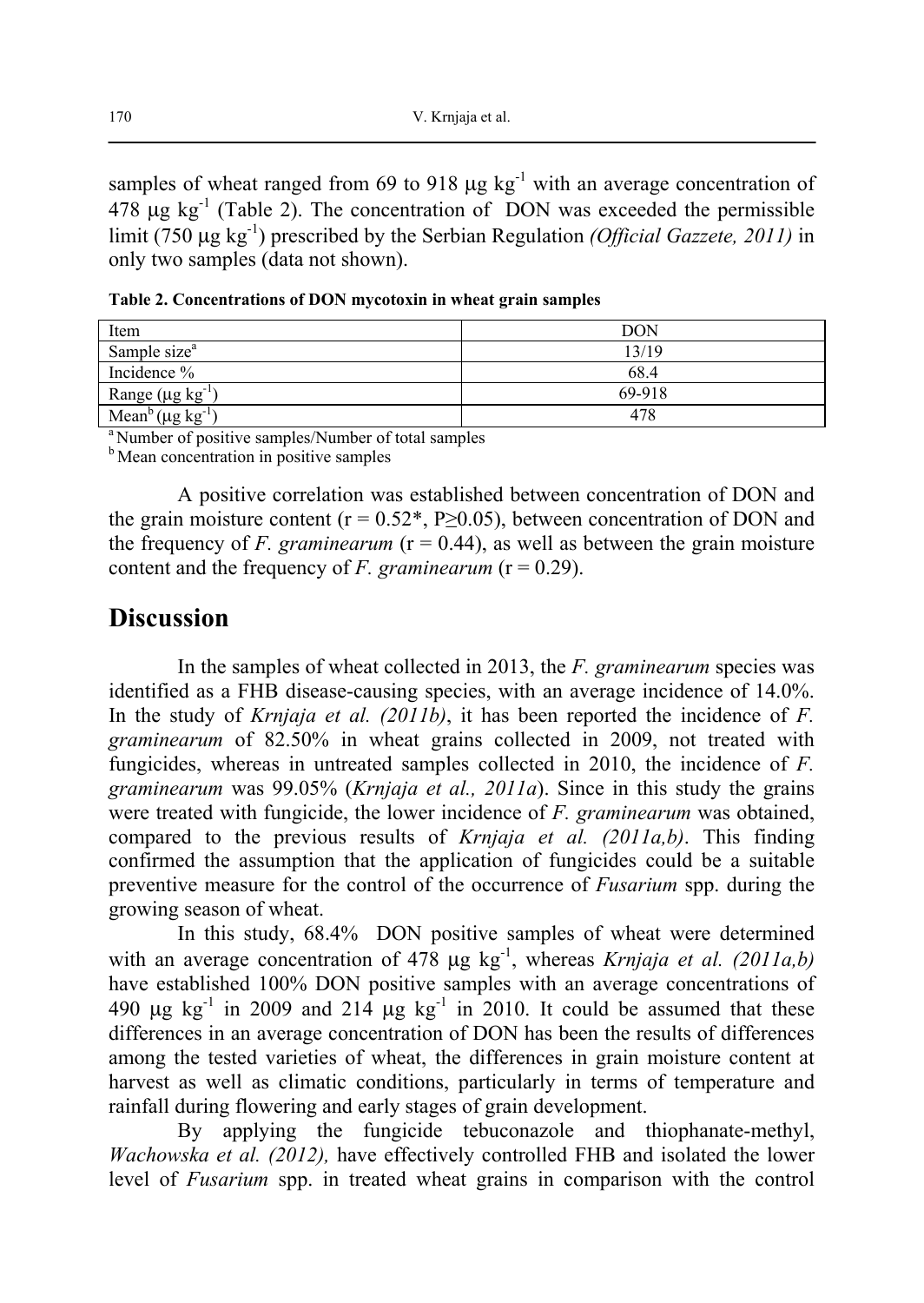plants. By examining the efficiency of seven fungicides in order to reduce mycotoxins *Nakajima (2007b)* has found that preparations based on thiophanatemethyl have significantly reduced the content of DON and nivalenol (NIV) mycotoxin in wheat grain. *Metcalfe et al. (2000)* have found that the use of the sterol 14-α-demethylase inhibitors (DMI) fungicides (fluquinconazole, flutriafol and prochloraz) in full recommended doses had not caused resistance of pathogenic fungi of wheat to these fungicides.

 *Nakajima (2007b)* found that the efficacy of the control of DON and NIV was consistently lower than that of FHB severity and assumed that critical control point of DON and NIV might be different from that of FHB severity. The high levels of DON and NIV could be produced beyond 20 days after anthesis even by early infection and infection at a late stage. For this reason, the frequency of fungicide application has been important in the prevention of infection by *Fusarium* spp. and likewise for mycotoxin reduction. The general recommendation for timing of fungicide application is the beginning of flowering phase of growth, in which the plants are most susceptible to *Fusarium* infection. Likewise, developing control strategies that cover the late stage as well as the early stage would be desirable to reduce the risk of mycotoxin contamination in wheat *(Nakajima, 2007b)*.

 Based on the regulated maximum permissible concentration of mycotoxins in food and feed in Serbia *(Official Gazette of RS, 2011)*, it could be concluded that the examined batches/lots of unprocessed wheat grains can be used as food and feed because its contained a concentration of DON under the safe limit (1250 μg  $kg<sup>-1</sup>$ ). However, for direct human consumption only wheat containing DON less than 750  $\mu$ g kg<sup>-1</sup> can be used.

### **Conclusion**

In conclusion, the use of fungicides in wheat crops significantly reduces the presence of the disease-causing species of FHB and thus prevents considerable DON production. These results may be of great importance especially in years when outbreaks of causal agents of wheat head fusariosis are expected. The use of fungicides in conjunction with other preventive measures to protect the wheat from the appearance of FHB is important to promote the development of integrated pest management strategy.

### **Acknowledgment**

This work was supported by the Ministry of Education, Science and Technological Development, Republic of Serbia (projects TR-31023, TR-31053 and TR-46010) and FP7 project - AREA (316004).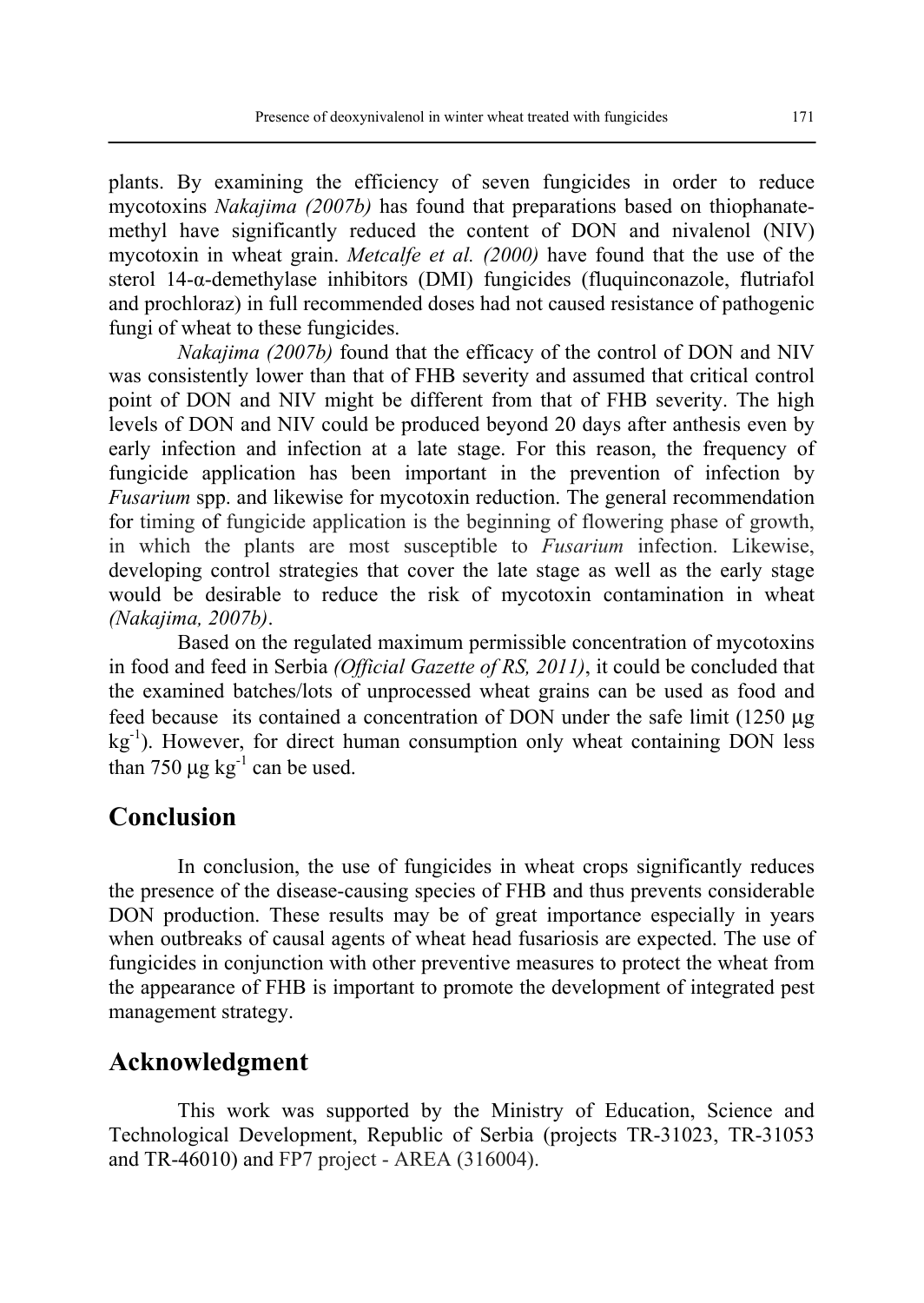## **Prisustvo deoksinivalenola u ozimoj pšenici tretiranoj s fungicidima**

*V. Krnjaja, J. Lević, S. Stanković, T. Petrović, V. Mandić, Z. Tomić, A. Obradović*

## **Rezime**

U radu je proučavana prirodna pojava *Fusarium* spp. i koncentracija mikotoksina deoksinivalenola (DON) u zrnu ozime pšenice srednje osetljive prema fuzariozi klasa (FHB). Uzorci zrna su prikupljeni sa proizvodnih useva pšenice namenjene uglavnom za ljudsku upotrebu. Svi usevi pšenice bili su tretirani sa fungicidima pre (a.m. flutriafol – formulisana kao preparat Fluoco, primenjen u dozi 0,5 l ha<sup>-1</sup>) i tokom cvetanja biljaka (a.m. tiofanat-metil + epoksikonazol formulisana kao preparat Eskorta plus i a.m. tiofanat-metil formulisana kao Funomil, primenjeni u dozi 0.75 i 0.5 l ha-1, respektivno). Među *Fusarium* vrstama jedino je identifikovana *F. graminearum*, koja je poznati producent DON. Ova gljiva je bila identifikovana u 15 od 19 uzoraka (78.9%) sa incidencom od 2 do 28% (prosek 14.0%) u pozitivnim uzorcima. Prisustvo DON je utvrđeno u 13 od ukupno 19 proučavanih uzoraka pšenice (68.4%). U pozitivnim uzorcima DON je detektovan u koncentracijama od 69 do 918 μg kg<sup>-1</sup> (prosek 478 μg kg<sup>-1</sup>). DON je pokazao značajnu i pozitivnu korelaciju pri P≥0.05 sa sadržajem vlage zrna (r = 0.52\*). Između učestalosti *F. graminearum* i koncentracije DON i učestalosti *F. graminearum* i sadržaja vlage zrna utvrđena je, takođe, pozitivna korelacija ali statistički nije značajna ( $r = 0.44$  i  $r = 0.29$ , respektivno).

## **References**

BURGESS L.W., SUMMERELL B.A., BULLOCK S., GOTT K.P., BACKHOUSE D. (1994): Laboratory Manual for *Fusarium* Research. Third edition. Fusarium Research Laboratory, Department of Crop Sciences, University of Sydney and Royal Botanic Gardens, Sydney, pp. 133.

EUROPEAN COMMISSION (2006): Commision regulation (EC) No. 401/2006. Official Journal of the European Union, L70, 12.

KRNJAJA V.S., LEVIĆ J.T., STANKOVIĆ S.Ž., STEPANIĆ A.M. (2011a): *Fusarium* species and their mycotoxins in wheat grain. Proc. Nat. Sci, Matica Srpska Novi Sad, 120, 41-48.

KRNJAJA V.S., STANKOVIĆ S.Ž., LEVIĆ J.T., (2011b): The presence of toxigenic *Fusarium* species and fusariotoxins deoxynivalenol and zearalenone in winter wheat. Biotechnology in Animal Husbandry, 27, 1, 63-73.